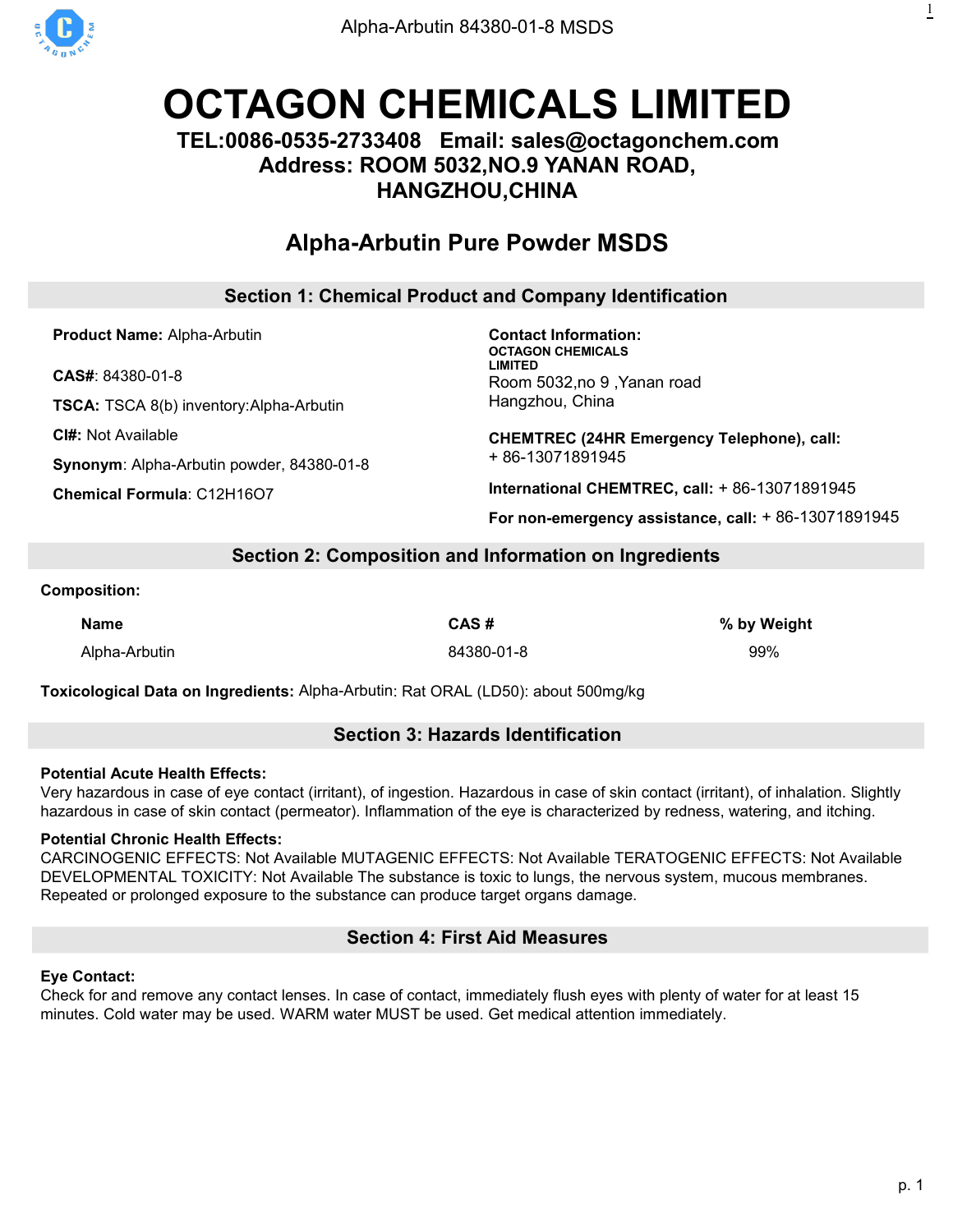

# 2

#### **Skin Contact:**

In case of contact, immediately flush skin with plenty of water. Cover the irritated skin with an emollient. Remove contaminated clothing and shoes. Wash clothing before reuse. Thoroughly clean shoes before reuse. Get medical attention.

#### **Serious Skin Contact:**

Wash with a disinfectant soap and cover the contaminated skin with an anti-bacterial cream. Seek immediate medical attention.

#### **Inhalation:**

If inhaled, remove to fresh air. If not breathing, give artificial respiration. If breathing is difficult, give oxygen. Get medical attention.

#### **Serious Inhalation:** Not Available

#### **Ingestion:**

Do NOT induce vomiting unless directed to do so by medical personnel. Never give anything by mouth to an unconscious person. If large quantities of this material are swallowed, call a physician immediately. Loosen tight clothing such as a collar, tie, belt or waistband.

#### **Serious Ingestion:** Not Available

# **Section 5: Fire and Explosion Data**

**Flammability of the Product:** Non flammable.

**Auto-Ignition Temperature:** Not Available

**Flash Points**:293.4°C

**Flammable Limits:** Not available.

**Products of Combustion:** These products are carbon oxides (CO, CO2), nitrogen oxides (NO, NO2...), sulfur oxides (SO2, SO3...).

#### **Fire Hazards in Presence of Various Substances:** Not Available

**Explosion Hazards in Presence of Various Substances:** Risks of explosion of the product in presence of mechanical impact: Not Available Risks of explosion of the product in presence of static discharge: Not Available

#### **Fire Fighting Media and Instructions:**

SMALL FIRE: Use DRY chemical powder. LARGE FIRE: Use water spray, fog or foam. Do not use water jet.

**Special Remarks on Fire Hazards:** Not Available

**Special Remarks on Explosion Hazards: Not Available** 

# **Section 6: Accidental Release Measures**

#### **Small Spill:**

Use appropriate tools to put the spilled solid in a convenient waste disposal container. Finish cleaning by spreading water on the contaminated surface and dispose of according to local and regional authority requirements.

#### **Large Spill:**

Use a shovel to put the material into a convenient waste disposal container. Finish cleaning by spreading water on the contaminated surface and allow to evacuate through the sanitary system.

# **Section 7: Handling and Storage**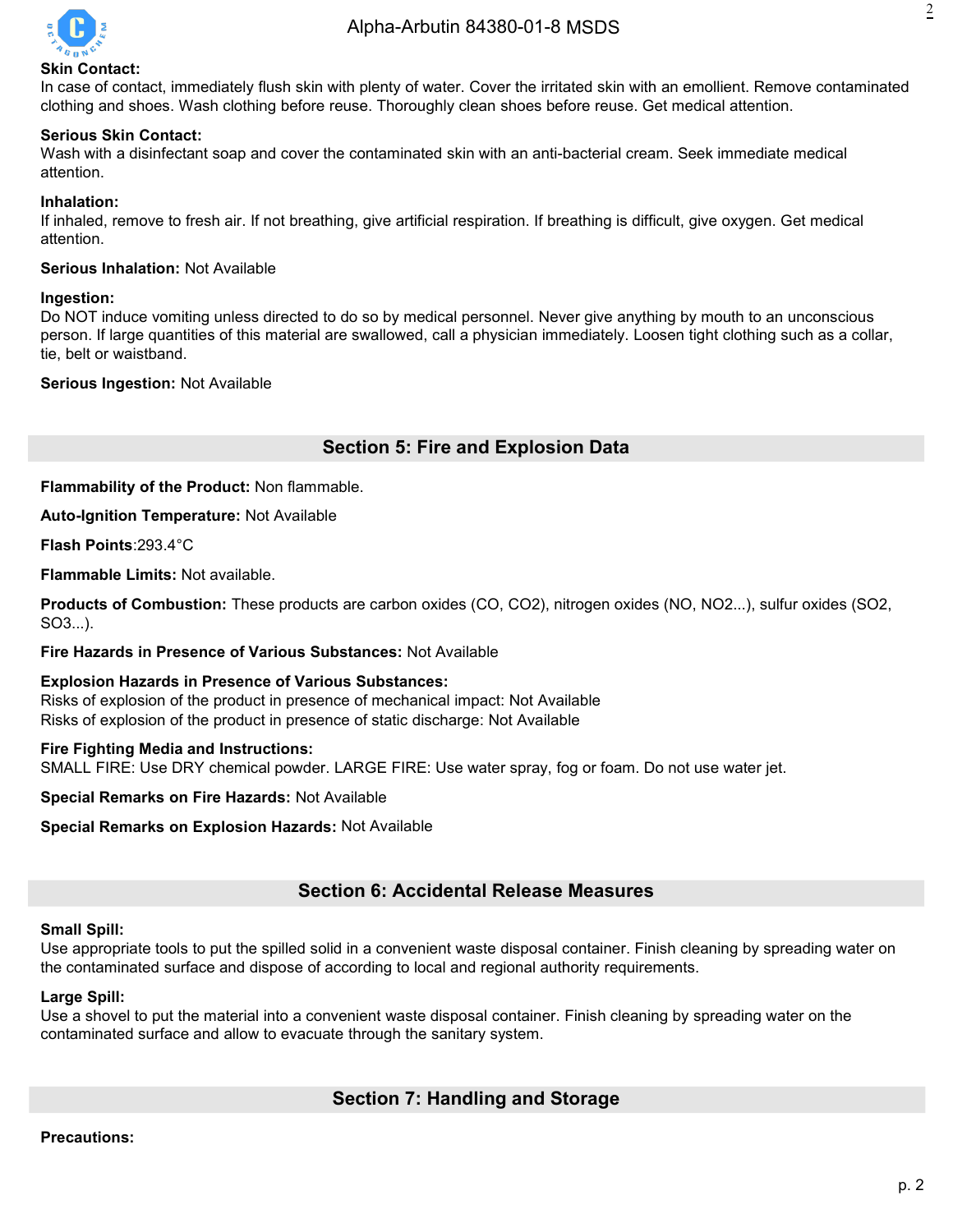

Keep away from heat. Keep away from sources of ignition. Empty containers pose a fire risk, evaporate the residue under a fume hood. Ground all equipment containing material. Do not ingest. Do not breathe dust. In case of insufficient ventilation, wear suitable respiratory equipment. If ingested, seek medical advice immediately and show the container or the label. Avoid contact with skin and eyes.

**Storage:** Keep container tightly closed. Keep container in a cool, well-ventilated area.

# **Section 8: Exposure Controls/Personal Protection**

#### **Engineering Controls:**

Use process enclosures, local exhaust ventilation, or other engineering controls to keep airborne levels below recommended exposure limits. If user operations generate dust, fume or mist, use ventilation to keep exposure to airborne contaminants below the exposure limit.

#### **Personal Protection:**

Splash goggles. Lab coat. Dust respirator. Be sure to use an approved/certified respirator or equivalent. Gloves.

#### **Personal Protection in Case of a Large Spill:**

Splash goggles. Full suit. Dust respirator. Boots. Gloves. A self contained breathing apparatus should be used to avoid inhalation of the product. Suggested protective clothing might not be sufficient; consult a specialist BEFORE handling this product.

**Exposure Limits:** Not Available

# **Section 9: Physical and Chemical Properties**

**Physical state and appearance:** white to off-white powder

**Molecular Weight**: 272.25 g/mol

**Color:** white

**Boiling Point**: 561.6°C

**Melting Point**: NA

**Solubility:** Soluble in methanol, ethanol.

#### **Section 10: Stability and Reactivity Data**

**Stability:** The product is stable.

**Instability Temperature:** Not Available

**Conditions of Instability:** Not Available

**Incompatibility with various substances:** Not Available

**Corrosivity:** Non-corrosive in presence of glass.

**Special Remarks on Reactivity:** Not Available

**Special Remarks on Corrosivity:** Not Available

**Polymerization:** Will not occur.

#### **Section 11: Toxicological Information**

**Routes of Entry:** Eye contact. Inhalation. Ingestion.

**Toxicity to Animals:** Acute oral toxicity (Rat Oral LD50): about 500mg/kg

**Chronic Effects on Humans:** Causes damage to the following organs: lungs, the nervous system, mucous membranes.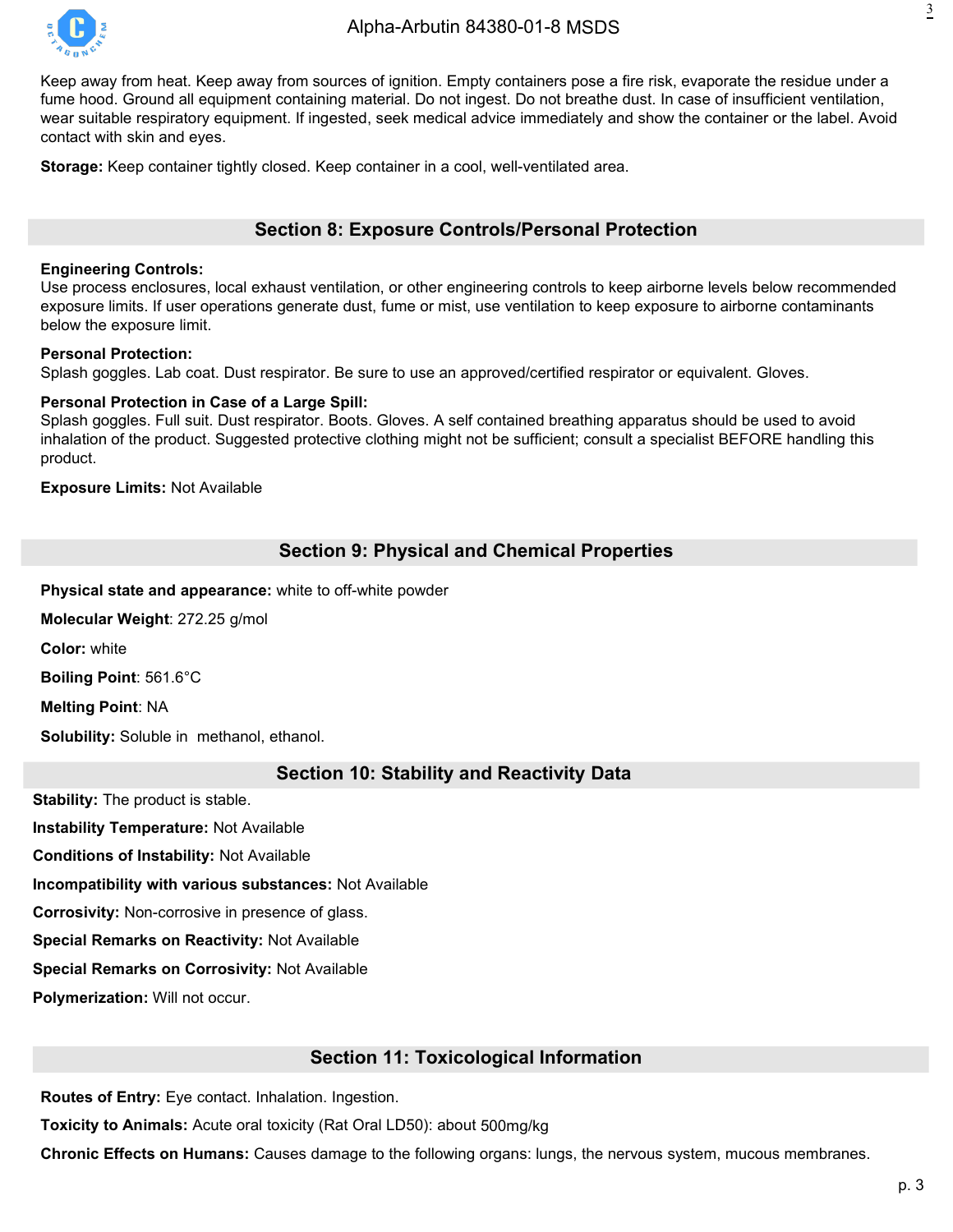

## [Alpha-Arbutin](https://octagonchem.com/alpha-arbutin-84380-01-8/) 84380-01-8 MSDS

**Other Toxic Effects on Humans:**

Very hazardous in case of Ingestion. Hazardous in case of of inhalation. Slightly hazardous in case of skin contact.

**Special Remarks on Toxicity to Animals: Not Available** 

**Special Remarks on Chronic Effects on Humans:** Not Available

**Special Remarks on other Toxic Effects on Humans:** Not Available

# **Section 12: Ecological Information**

**Eco-toxicity:** Not Available

**BOD5 and COD:** Not Available

**Products of Bio-degradation:**

Possibly hazardous short term degradation products are not likely. However, long term degradation products may arise.

**Toxicity of the Products of Bio-degradation:** Not Available.

**Special Remarks on the Products of Biodegradation:** The substance is possibly harmful for the aquatic environment.

### **Section 13: Disposal Considerations**

#### **Waste Disposal:**

Dispose of any cleanup materials and waste residue according to applicable laws or regulations.

# **Section 14: Transport Information**

**DOT Classification:** Not a DOT controlled material (United States).

**Identification:** Not available.

**Special Provisions for Transport:** Not available.

#### **Section 15: Other Regulatory Information**

**Federal and State Regulations:** TSCA 8(b) inventory: Alpha-Arbutin**:** OSHA: Hazardous by definition of Hazard Communication Standard (29 CFR 1910.1200).

**Other Classifications:**

**WHMIS (Canada):** CLASS D-2A: Material causing other toxic effects (VERY TOXIC).

**DSCL (EEC):** R22- Harmful if swallowed. R38- Irritating to skin. R41- Risk of serious damage to eyes.

**HMIS (U.S.A.): Health**

**Hazard:** 2

**Fire Hazard:** 1

**Reactivity:** 0

**Personal Protection:** E

**National Fire Protection Association (U.S.A.):**

**Health:** 2

**Flammability:** 1

**Reactivity:** 0